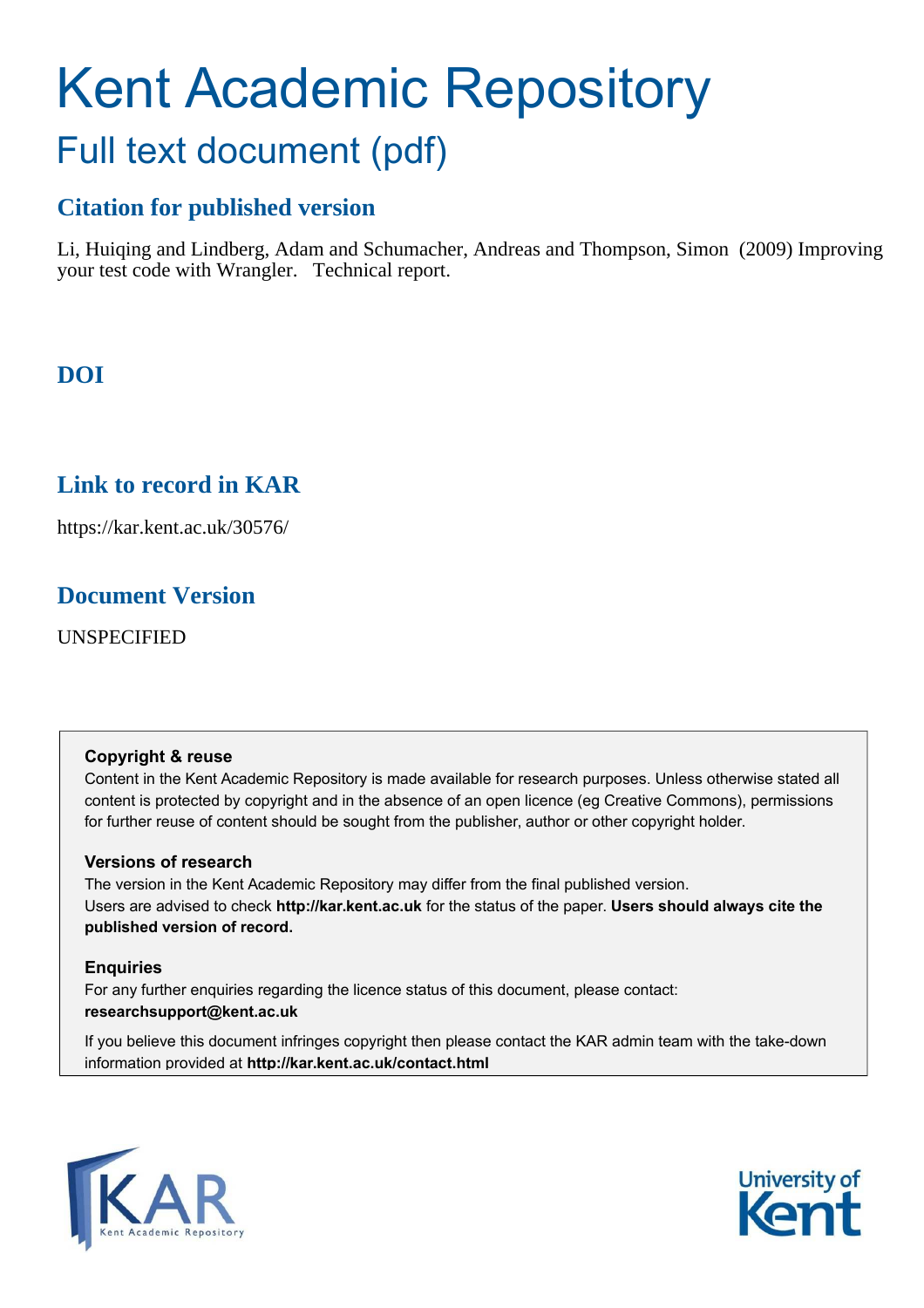## Improving your test code with Wrangler

Huiqing Li<sup>1</sup>, Adam Lindberg<sup>2</sup>, Andreas Schumacher<sup>3</sup> and Simon Thompson<sup>1</sup>

<sup>1</sup> School of Computing, University of Kent, UK {H.Li,S.J.Thompson}@kent.ac.uk  $2$  Erlang Training and Consulting Ltd. adam.lindberg@erlang-consulting.com <sup>3</sup> Ericsson SW Research, Ericsson AB andreas.schumacher@ericsson.com

<span id="page-1-0"></span>Abstract. In this paper we show how the 'similar code' detection facilities of Wrangler, combined with its portfolio of refactorings, allow test code to be shrunk dramatically, under the guidance of the test engineer. This is illustrated by a sequence of refactorings of a test suite taken from an Erlang project at Ericsson AB.

Key words: Erlang, similar code, refactoring, testing, clone detection, generalisation, strategies

#### 1 Introduction

Wrangler [\[1](#page-12-0)[,2\]](#page-12-1) is a tool that supports interactive refactoring of Erlang programs[4](#page-0-0) . It is integrated with Emacs and now also with Eclipse. Wrangler itself is implemented in Erlang. Wrangler supports a variety of refactorings, as well as a set of "code smell" inspection functionalities, and facilities to detect and eliminate code clones. In this paper we explore a case study of test code provided by Ericsson SW Research<sup>[5](#page-0-1)</sup>

Why is test code particularly prone to clone proliferation? One reason is that many people touch the code: a first few tests are written, and then others author more tests. The quickest way to write these is to copy, paste and modify an existing test, even if this is not the best way to structure the code, it can be done with a minimal understanding of the code.This observation applies equally well to long-standing projects, particularly with a large element of legacy code.

What comes out very clearly from the case study is the fact that refactoring or clone detection cannot be completely automated. In a preliminary experiment by one of the Wrangler developers (Thompson) the code was reduced by some 20% using a "slash and burn" approach, simply eliminating clones one by one. The result of this was – unsurprisingly – completely unreadable. It is only with the collaboration of project engineers, Lindberg and Schumacher, that we were

<sup>4</sup> We acknowledge the support of the 7th Framework Programme of the European Commission for the ProTest[\[3\]](#page-12-2) project to which the work reported here contributes.

<sup>5</sup> We are grateful to Ericsson SW Research for permission to include portions of the code in this paper.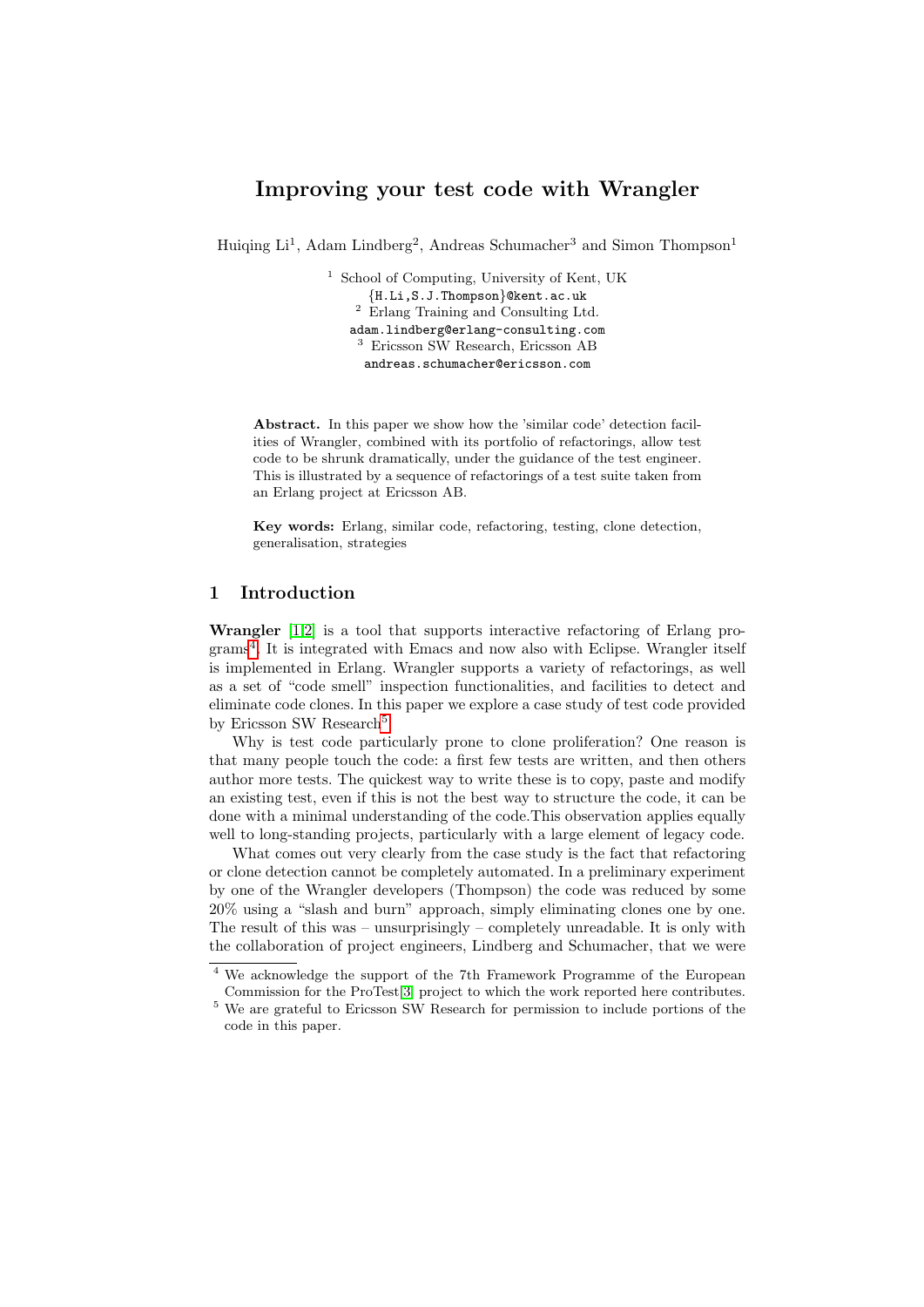able to identify which clone candidates should be removed, how they could be named and parameterised and so forth. Moreover it requires domain insight to decide on which clones might not be removed. These questions are discussed at length here.

The remainder of the paper is organised as follows. Section [2](#page-1-0) describes the Wrangler refactoring tool, and in particular the support that it provides for clone detection and removal. Section [3](#page-2-0) describes the case study itself, and Section [4](#page-10-0) highlights some lessons coming from the case study (cross-referenced with the stages of the case study). We then describe future work and conclude the paper.

#### 2 Clone detection and removal with Wrangler

Duplicated code, or the existence of code clones, is one of the well-known bad code smells when refactoring and software maintenance is concerned. 'Duplicated code', in general, refers to a program fragment that is identical or similar to another, though the exact meaning of 'similar' might vary slightly between different application contexts.

While some code clones might have a sound reason for their existence [\[4\]](#page-12-3), most clones are considered harmful to the quality of software, as code duplication increases the probability of bug propagation, the size of both the source code and the executable, compile time, and more importantly the maintenance cost [\[5](#page-12-4)[,6\]](#page-12-5).

The most obvious reason for code duplication is the reuse of existing code (by copy, paste and modify for example), logic or design. Duplicated code introduced for this reason often indicates program design problems such as the lack of encapsulation or abstraction. This kind of design problem can be corrected by refactoring out the existing clones in a later stage [\[7](#page-12-6)[,8](#page-12-7)[,9\]](#page-12-8), it could also be avoided by first refactoring the existing code to make it more reusable, then reuse it without duplicating the code [\[8\]](#page-12-7). In the last decade, substantial research effort has been put into the detection and removal of clones from software systems; however, few such tools are available for functional programs, and there is a particular lack of tools that are integrated with existing programming environments.

<span id="page-2-0"></span>Wrangler Wrangler [\[1](#page-12-0)[,2\]](#page-12-1) is a tool built in the School of Computing at The University of Kent, with support from the European Commission. Wrangler supports interactive refactoring of Erlang programs. It is integrated with Emacs and now also with Eclipse. Wrangler itself is implemented in Erlang. Wrangler supports a variety of refactorings, as well as a set of "code smell" inspection functionalities, and facilities to detect and eliminate code clones.

Wrangler provides a 'similar' code detection approach based on the notion of anti-unification [\[10](#page-12-9)[,11\]](#page-12-10) to detecting code clones in Erlang programs, as well as a mechanism for automatic clone elimination under the user's control. The antiunifier of two terms denotes their least-general common abstraction, therefore captures the common syntactical structure of the two terms.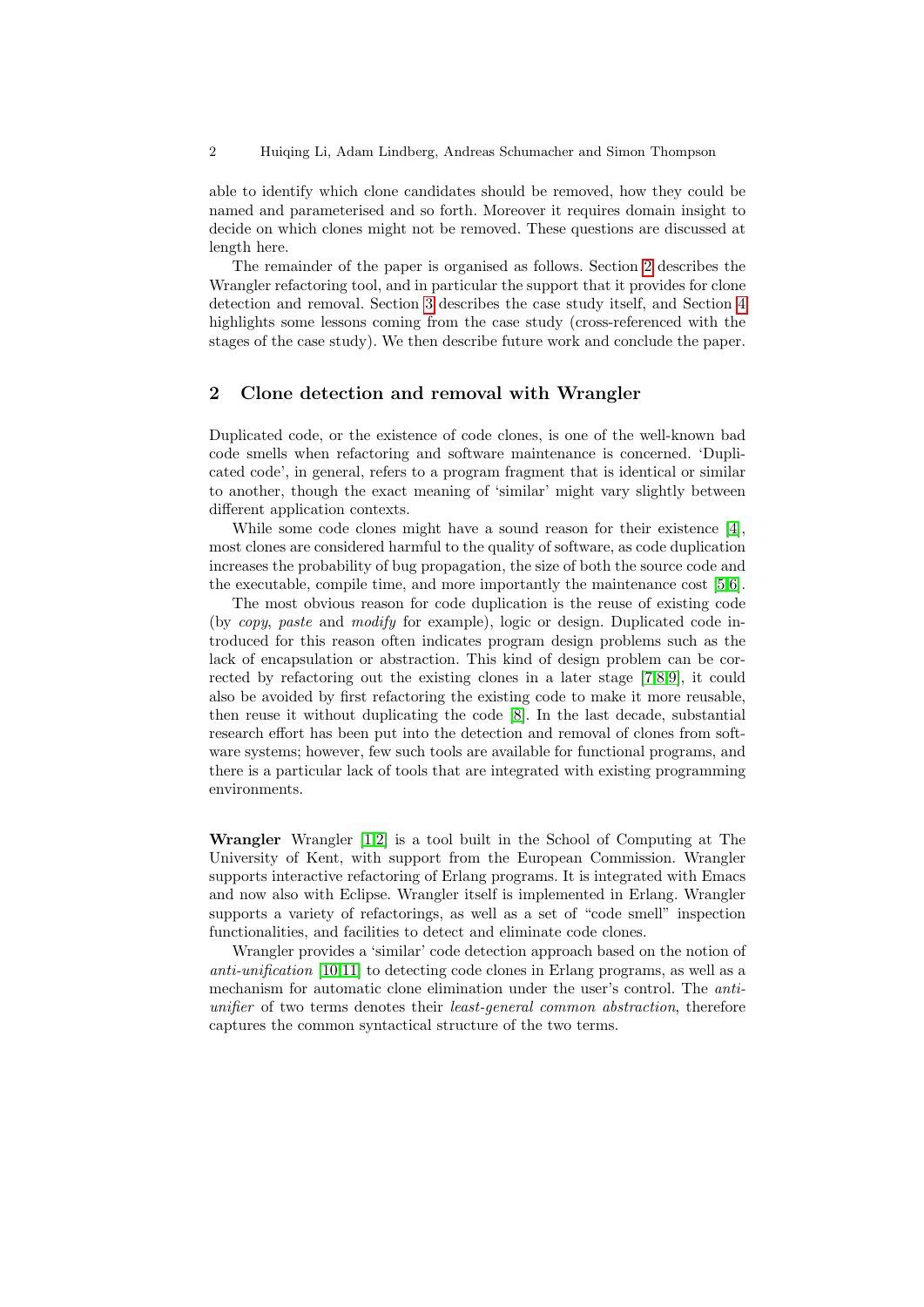In general, we say two expression/expression sequences, A and B, are *similar* if there exists a 'non-trivial' least-general common abstraction, C, and two sets of substitutions  $\sigma_1$  and  $\sigma_2$  which take C to A and B respectively. By 'non-trivial' we mean mainly that the size of the least-general common abstraction should satisfy some threshold, but certainly other conditions could be added.

This clone detection approach is able, for example, to spot that the two expressions  $((X+3)+4)$  and  $(4+(5-(3*X)))$  are similar as they are both instances of the expression (Y+Z), and so both instances of the function

<span id="page-3-0"></span>
$$
add(Y,Z) \Rightarrow Y+Z.
$$

Our approach uses the Abstract Syntax Tree (AST) annotated with static semantic information as the internal representation of Erlang programs. Scalability, one of the major challenges faced by AST-based clone detection approaches, is achieved by a two-phase clone detection technique. More details of the process can be found in [\[12\]](#page-12-11).

Wrangler clone detection Wrangler provides facilities for finding both identical and similar code. Two pieces of code are said to be identical if they are the same when the values of literals and the names of variables are ignored, while the binding structures are the same. The Wrangler definition of *similarity* is given above. For both identical and similar code, two operations are possible:

- Detection This operation will identify all code clones (up to identity or similarity) in a module or across a project. For each clone the common generalisation for the clone is generated in the report, and can be cut and pasted into the module prior to clone elimination.
- Search This operation allows the identification of all the code that is identical or similar to a particular selection, so is directed rather than speculative.

Examples of both will be seen in the case study.

#### 3 The Case Study

The case study examined part of an Erlang implementation of the SIP (Session Initiation Protocol) [\[13\]](#page-12-12). As a part of SIP message processing it is possible to transform messages by applying rewriting rules to messages. This SIP message manipulation (SMM) is tested by a test suite contained in the file smm SUITE.erl, which is our subject here.

The size of the sequence of versions of the files – in lines of code – is indicated in Figure [1,](#page-3-0) which shows that the code has been reduced by about 25% through these transformations. As we discuss at the end of this section there is still considerable scope for clone detection and elimination, and this might well reduce the code by a further few hundred lines of code.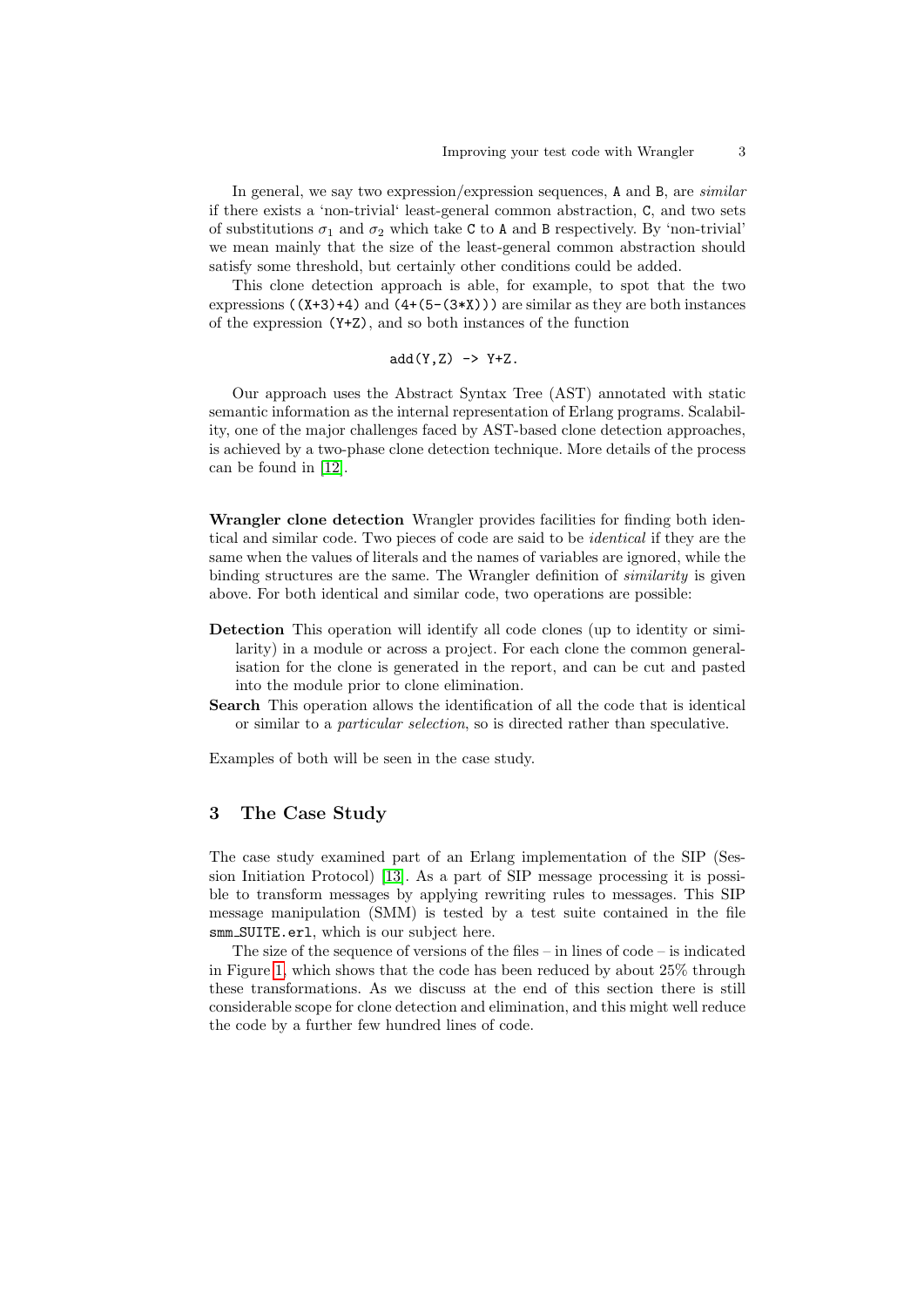| Version LOC    |      | Version LOC |      | Version LOC |      |
|----------------|------|-------------|------|-------------|------|
| 1              | 2658 |             | 2218 | 10          | 2149 |
| $\overline{2}$ | 2342 |             | 2203 | 11          | 2131 |
| 3              | 2231 | 8           | 2201 | 12          | 2097 |
| 4              | 2217 | 9           | 2183 | 13          | 2042 |
| 5              | 2216 |             |      |             |      |

Fig. 1: The size of the refactored files

#### The sequence of transformations

In this section we give an overview of the particular steps taken in refactoring the SMM test code.

Step 1 We begin by generating a report on similar code in the module. 31 clones are detected, with the most common on being cloned 15 times. The generalisation suggested in the report is

```
new_tun() \rightarrowSetResult = ?SMM_IMPORT_FILE_BASIC(?SMM_RULESET_FILE_1, no),
    ?TRIAL(ok, SetResult),
    %% AmountOfRuleSets should correspond to the amount of rule sets in File.
    AmountOfRuleSets = ?SMM_RULESET_FILE_1_COUNT,
    ?OM_CHECK(AmountOfRuleSets, ?MP_BS, ets, info, [sbgRuleSetTable, size]),
    ?OM_CHECK(AmountOfRuleSets, ?SGC_BS, ets, info, [smmRuleSet, size]),
    AmountOfRuleSets.
```
which shows that the code is literally *repeated* sixteen times. This function defintion can be cut and pasted into the test file, and all the clones folded against it. Of course, it needs to be renamed: we choose to call it import\_rule\_set\_file\_1 since the role of this function is to import rule sets which determine the actions taken by the SMM processor, and this import is a part of the common setup in a number of different test cases. The function can be renamed when it is first introduced, or after folding against it, using the Rename Function refactoring.

Step 2 Looking again at similar code detection we find a twelve line code block that is repeated six times. This code creates two SMM filters, and returns a tuple containing names and keys for the two filters. This is a common pattern, under which the extracted clone returns a tuple of values, which are assigned to a tuple of variables on function invocation, thus:

```
{FilterKey1, FilterName1, FilterState, FilterKey2, FilterName2}
      = create_filter_12()
```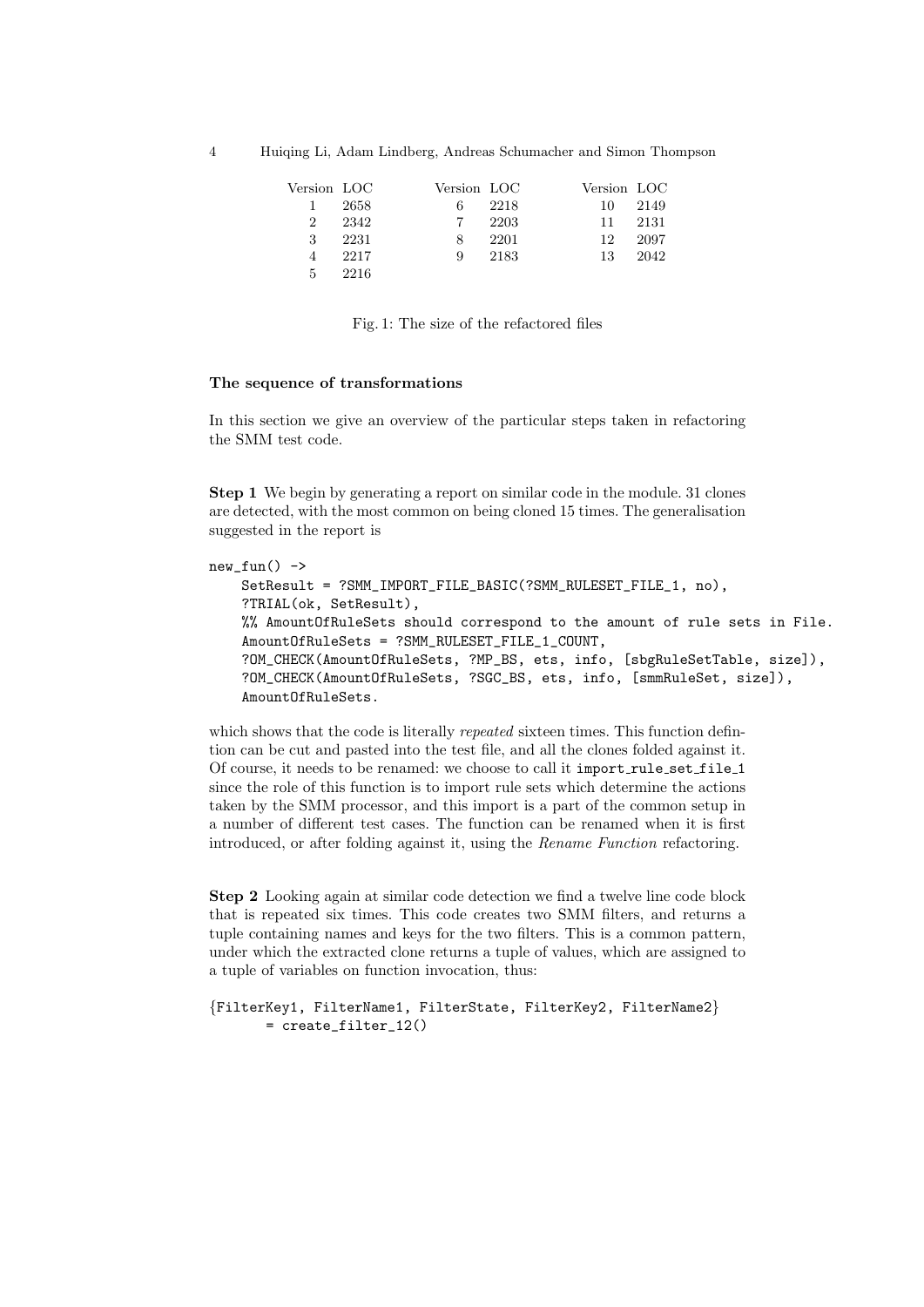We have named the function create\_filter\_12; this reflects a general policy of not trying to anticipate general names for functions when they are introduced. Rather, we choose the most specific name, generalising  $it - or$  indeed the functionality itself — at a later stage if necessary, using Wrangler.

Step 3 At this step a 21 line clone is detected:

```
new\_fun() ->
    {FilterKey1, FilterName1, FilterState, FilterKey2, FilterName2}
        = create_filter_12(),
    ?OM_CHECK([#smmFilter{key=FilterKey1,
              filterName=FilterName1,
              filterState=FilterState,
              module=undefined}],
          ?SGC_BS, ets, lookup, [smmFilter, FilterKey1]),
    ?OM_CHECK([#smmFilter{key=FilterKey2,
              filterName=FilterName2,
              filterState=FilterState,
              module=undefined}],
          ?SGC_BS, ets, lookup, [smmFilter, FilterKey2]),
    ?OM_CHECK([#sbgFilterTable{key=FilterKey1,
                   sbgFilterName=FilterName1,
                   sbgFilterState=FilterState}],
          ?MP_BS, ets, lookup, [sbgFilterTable, FilterKey1]),
    ?OM_CHECK([#sbgFilterTable{key=FilterKey2,
                   sbgFilterName=FilterName2,
                   sbgFilterState=FilterState}],
          ?MP_BS, ets, lookup, [sbgFilterTable, FilterKey2]),
    {FilterName2, FilterKey2, FilterKey1, FilterName1, FilterState}.
```
Inspecting this shows up a smaller clone, encapsulated in the suggested function

```
new_fun(FilterState, FilterKey2, FilterName2) ->
    ?OM_CHECK([#sbgFilterTable{key=FilterKey2,
                   sbgFilterName=FilterName2,
                   sbgFilterState=FilterState}],
          ?MP_BS, ets, lookup, [sbgFilterTable, FilterKey2]).
```
which we choose to replace first: as a general principle we found it more useful to replace clones bottom up. The clone was replaced by the function

```
check_filter_exists_in_sbgFilterTable(FilterKey, FilterName,FilterState) ->
   ?OM_CHECK([#sbgFilterTable{key=FilterKey,
                   sbgFilterName=FilterName,
                   sbgFilterState=FilterState}],
          ?MP_BS, ets, lookup, [sbgFilterTable, FilterKey]).
```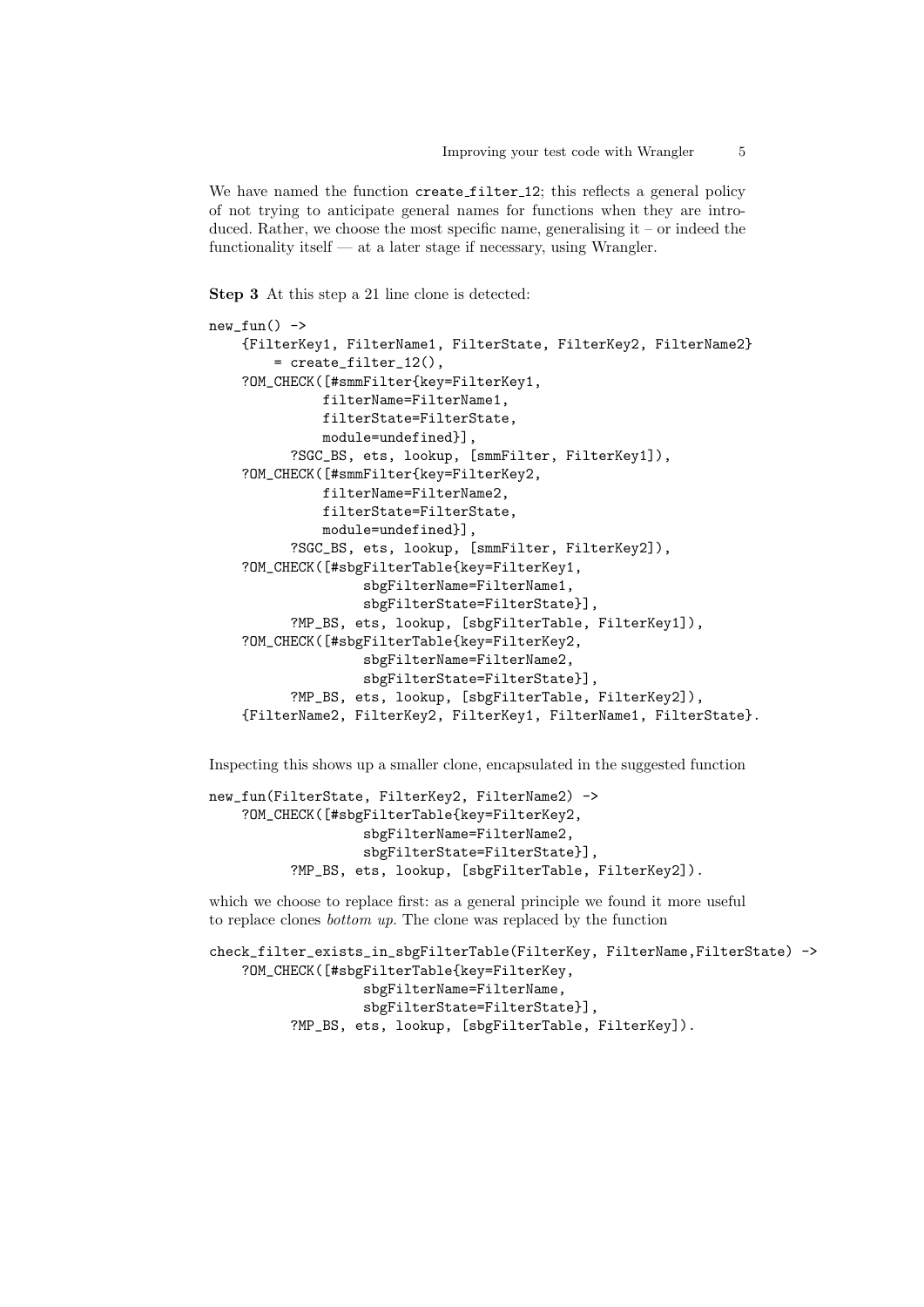where as well as renaming the function and variable names, the order of the variables is changed. This can be done simply by editing the list of arguments, because before folding against the function there are no calls to it, since it is newly introduced.

Steps 4–5 Introduce two variants of check filter exists in sbgFilterTable:

- In the first the check is for the filter occurring only once in the table, so that a call to ets:tab2list replaces the earlier call to ets:lookup.
- In the second the call is to a different table, sbgFilterTable being replaced by smmFilter.

Arguably these three alternatives could have been abstracted into a common generalisation, but it was felt by the engineers that each of the three functions each encapsulated a meaningful activity, whereas a generalisation would have had an unwieldy number of parameters as well as being harder to name appropriately.

Step 6 Erlang provides two mechanisms for finding out whether the code for a module M is loaded:

```
erlang:module_loaded(M) -> true | false
code:is_loaded(M) -> {file, Loaded} | false
```
Use of the former is deprecated outside the code server, but both are used in this file. We want to remove the deprecated calls, all of which are symbolic calls in contexts like:

?OM\_CHECK(false, ?SGC\_BS, erlang, module\_loaded, [FilterAtom1])

So what we do is to define a new function, in which we abstract over module name, the type of blade and the expected result of the call to erlang: module\_loaded.

```
code_is_loaded(ModuleName, BS, Result) ->
   ?OM_CHECK(Result, BS, erlang, module_loaded, [ModuleName]).
```
We then fold against this definition to remove all calls to  $erlang:module\_loaded$ , expect for that in the definition of code is loaded itself. We can then write a different definition of this function, which implements the same functionality using the other primitive:

```
code_is_loaded(BS, ModuleName, false) ->
   ?OM_CHECK(false, BS, code, is_loaded, [ModuleName]).
code_is_loaded(BS, ModuleName, true) ->
   ?OM_CHECK({file,atom_to_list(ModuleName)}, BS,
           code, is_loaded, [ModuleName]).
```
At this point it is possible to stop, having introduced the code is loaded function. Alternatively, in order to keep the code as close as possible to its previous version, we can inline this function definition. In the next step we will see another reason for doing this inlining.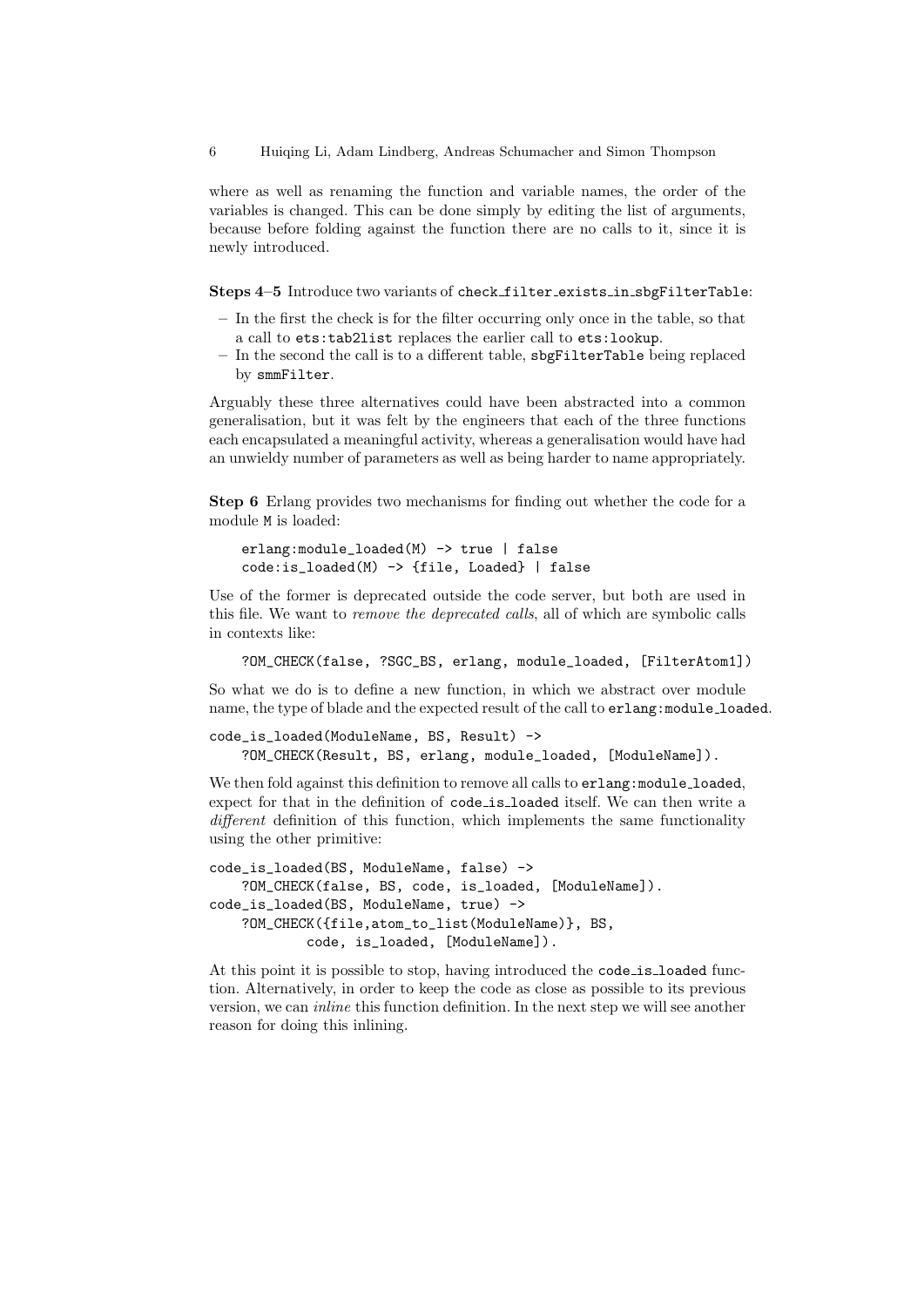Step 7 We note that as well as finding symbolic calls to code: is loaded within the OM CHECK macro call, it is also called within CH CHECK. We are unable to replace a macro call by a variable, and so we write  $-$  by hand  $-$  a generalisation in which the macro call is determined by an atom parameter

```
code_is_loaded(BS, om, ModuleName, false) ->
     ?OM_CHECK(false, BS, code, is_loaded, [ModuleName]);
code_is_loaded(BS, om, ModuleName, true) ->
     ?OM CHECK({file, atom to list(ModuleName)},
            BS, code, is_loaded, [ModuleName]);
code_is_loaded(BS, ch, ModuleName, false) ->
     ?CH_CHECK(false, BS, code, is_loaded, [ModuleName]);
code_is_loaded(BS, ch, ModuleName, true) ->
     ?CH_CHECK({file, atom_to_list(ModuleName)},
            BS, code, is_loaded, [ModuleName]).
```
It is here that inlining of the code is loaded function in step 6 is valuable: it allows us to deal with premature generalisation, under which we find that we want further to generalise a function without layering a number of intermediate calls: we inline the earlier generalisations and then build the more general function in a single step.

Steps 8,9 In this step a ten line clone was identified found, but rather than replacing that – which combines a number of operations – it was decided to look at sub-clones, and this indicated code used 22 times in the module, extracted as

```
check_add_rule_set_to_filter(FilterKey, FilterName, RuleSetName,
                 FilterRuleSetPosition, Result) ->
   AddResult =?SMM_ADD_RULE_SET_TO_FILTER(FilterKey, FilterName,
                   RuleSetName, FilterRuleSetPosition),
   ?TRIAL(Result, AddResult).
```
This gives the ninth version of the code, and two similar sub-clones are extracted thus:

```
check_ruleset_name_in_filter(FilterName, RuleSetName) ->
   {ok, RuleSetKey} = ?SMM_NAME_TO_KEY(sbgRuleSetTable, RuleSetName),
   check_ruleset_key_in_filter(RuleSetKey, [[FilterName]]),
   RuleSetKey.
check_ruleset_key_in_filter(RuleSetKey, Result) ->
   ?OM_CHECK(Result,
          ?MP_BS, ets, match, [sbgIsmFilterRuleSetUsageTable,
                   {'_', {RuleSetKey, '_'}, '_', '$1'}]).
```
which gives the tenth version of the code.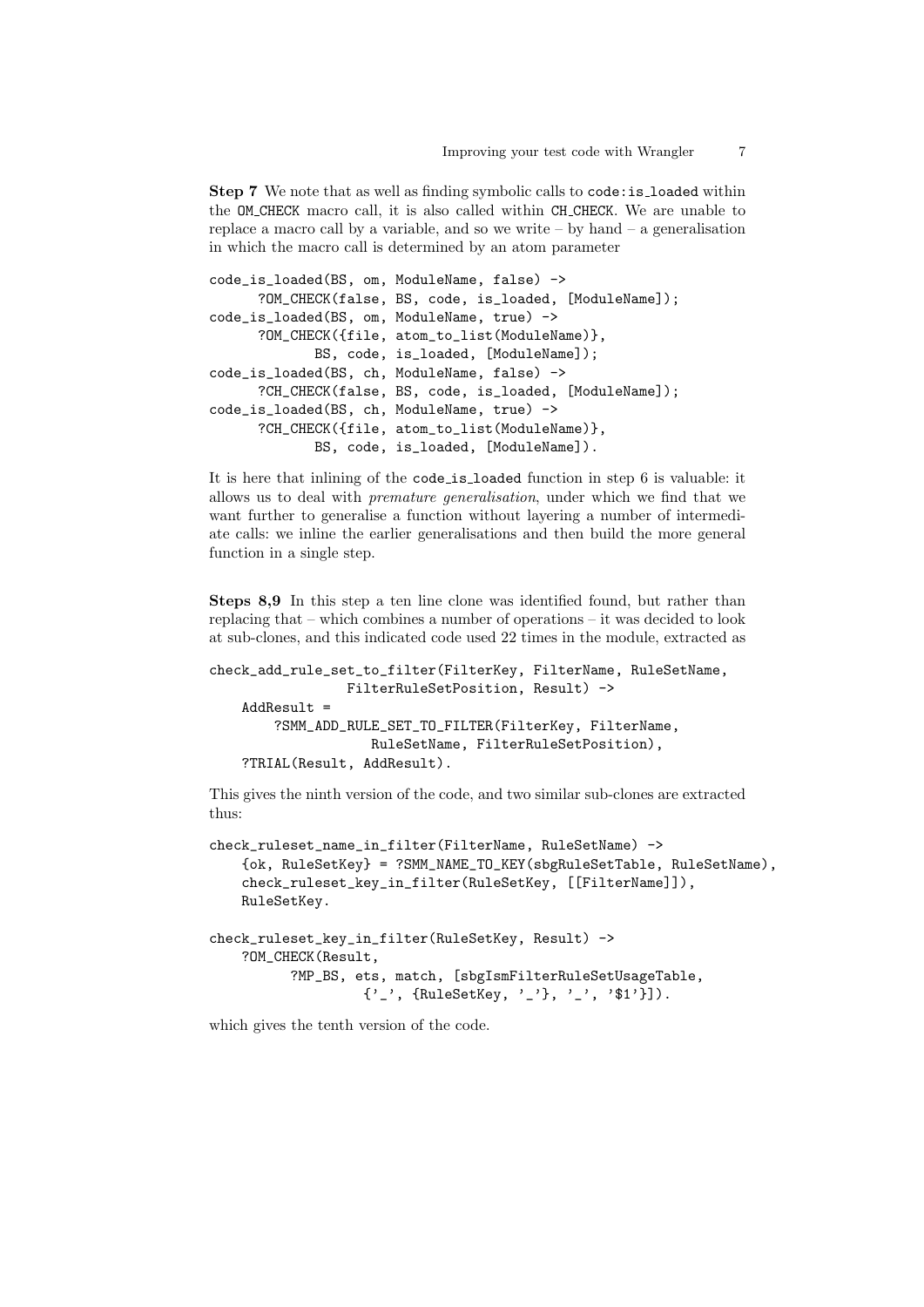Step 10 Clone detection now gives this clone candidate:

```
new_fun(FilterName, NewVar_1) ->
    FilterKey = ?SMM_CREATE_FILTER_CHECK(FilterName),
    %%Add rulests to filter
    RuleSetNameA = "a",
    RuleSetNameB = "b",
    RuleSetNameC = "c",
    RuleSetNameD = "d",
    ... 16 lines which handle the rules sets are elided ...
    %%Remove rulesets
    NewVar_1,
    {RuleSetNameA, RuleSetNameB, RuleSetNameC, RuleSetNameD, FilterKey}.
```
The main body of the function sets up four rule sets and adds them to a filter, but the function identified contains extraneous functionality at the start and end:

– the filter key is created as the first action: FilterKey = ..., and – (in at least one of the clones) the rulesets are removed thus:  $\text{NewVar}_1$ .

Instead, the body is extracted thus:

```
add_four_rulesets_to_filter(FilterName, FilterKey) ->
   RuleSetNameA = "a",
   RuleSetNameB = "b",
   RuleSetNameC = "c",
   RuleSetNameD = "d",
    ... 16 lines which handle the rules sets are elided ...
   {RuleSetNameA, RuleSetNameB, RuleSetNameC, RuleSetNameD}.
```
in which the final action doesn't need to be passed in as a parameter, and the FilterKey becomes a parameter rather than a component of the result.

Step 11 In a similar way to the previous step, a lengthy clone is identified, but in the abstraction the first line is omitted, making it an abstraction without parameters: setup\_rulesets\_and\_filters.

Step 12 This final step consists of a sequence of stages concerned with refactoring the form of data representation in dealing with

– sets of attributes, which are transformed into named lists, such as

Attributes\_1=[LineW1, ColumnW1, TypeAtom, FailingRuleSetW1, ResasonW1],

– other sets of attributes are represented by 0-ary functions:

```
ruleset_error_attributes() -> [?sbgRuleSetErrorLineNumber, ..., ...
```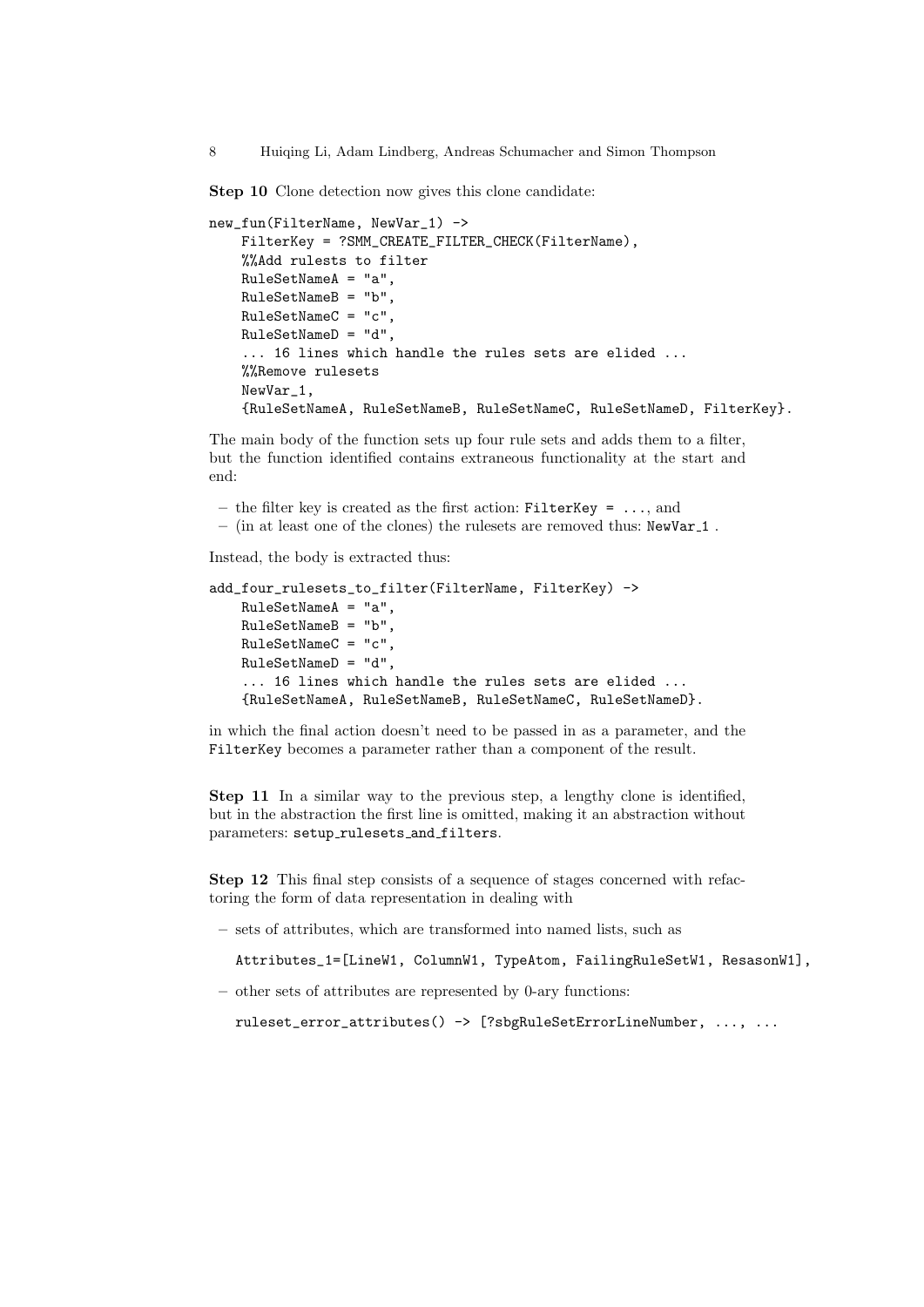Finally, we can replace an explicit zipping together of lists by the uses of function lists:zip/2, and this gives us a much better structured function:

```
import_warning_rule_set(main) ->
   %% Since the rule set file contains errors, no rule sets will be imported.
    ...
   AttributeNames = [line_number, column, type, failing_rule_set, error_reason],
   Key1 = 1,
   ?ACTION("Do SNMP Get operations on the"
        "sbgRuleSetErrorTable with key ~p.~n", [Key1]),
   GetResult1 = ?SMM_SMF_GET(rule_set_error, [{key, Key1}], AttributeNames),
   LineW1 = 4,
   ColumnW1 = ?SMM_RULE_SET_WARN_1_COL,
   TypeAtom = warning,
   TypeMibVal = ?SMM_REPORT_TYPE(TypeAtom),
   FailingRuleSetW1 = " ",
   ResasonW1 = ?SMM_RULE_SET_WARN_1_REPORT(LineW1),
   Attributes_1 = [LineW1, ColumnW1, TypeAtom, FailingRuleSetW1, ResasonW1],
   ?TRIAL(lists:zip(AttributeNames, Attributes_1), GetResult1),
    ... 40 lines elided ... .
```
an incidental benefit of the inspection was to reveal that the lines

```
TypeAtom = warning,
TypeMibVal = ?SMM_REPORT_TYPE(TypeAtom),
```
were repeated, doubtless a cut-and-paste error, which went undetected because the pattern matches succeeded at the second occurrence.

#### Continuing the case study: further clone detection

The work reported here produced a sequence of twelve revisions of the code, but it is possible to make further revisions. In this section we look at a selection of reports from similar and identical code search, and comment on some of the potential clones identified.

Similar code The similar code detection facility with the default parameter values reports 16 further clones, each duplicating code once. The total number of duplicated lines here is 193, and so a reduction of some 145 lines could be made by replacing each clone into a function definition plus two function calls.

Looking for similar code with the similarity parameter reduced to 0.5 rather than the default of 0.8 reports 47 clones, almost three times as many. Of these, eight duplicate the code twice (that is, there are three instances of the code clone) and some of these provide potential clients for replacement. However, not all of them appear to be good candidates for replacement. Take the example of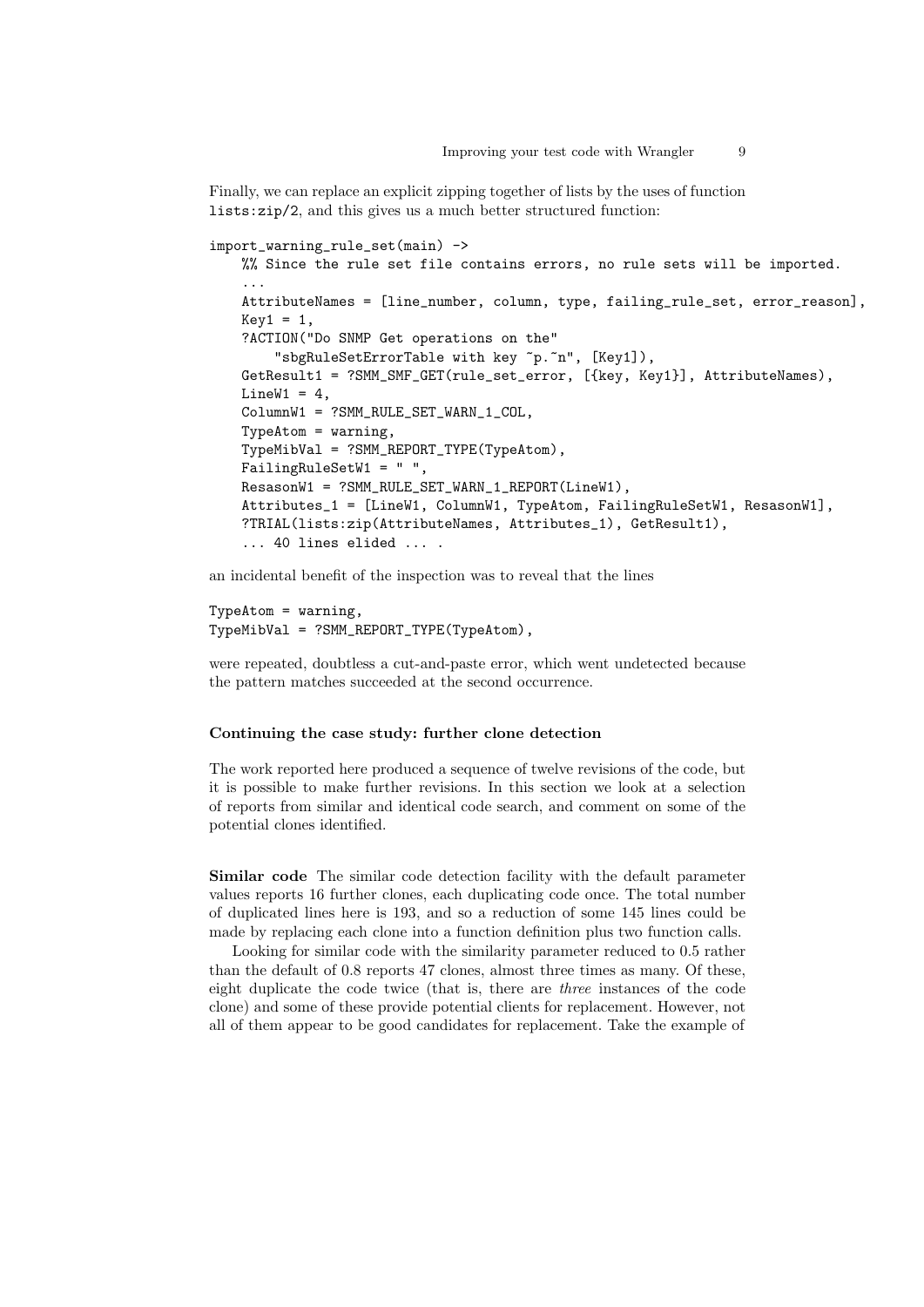<span id="page-10-0"></span>/Users/simonthompson/Downloads/smm\_SUITE13.erl:1755.4-1761.50: This code has been cloned twice: /Users/simonthompson/Downloads/smm\_SUITE13.erl:1772.4-1778.50: /Users/simonthompson/Downloads/smm\_SUITE13.erl:1789.4-1795.50:

The cloned expression/function after generalisation:

```
new_fun(FilterAtom1, FilterAtom2, NewVar_1, NewVar_2, NewVar_3) ->
    NewVar_1,
    code_is_loaded(?SGC_BS, om, FilterAtom1, NewVar_2),
    code_is_loaded(?MP_BS, om, FilterAtom1, false),
    code_is_loaded(?SGC_BS, om, FilterAtom2, NewVar_3),
    code_is_loaded(?MP_BS, om, FilterAtom2, false).
```
This code has three parameters, and the first is an arbitrary expression, NewVar 1, evaluated first in the function body. A more appropriate candidate is given by omitting this expression, and giving the generalisation

```
new_fun(FilterAtom1, FilterAtom2, NewVar_1, NewVar_2) ->
    code_is_loaded(?SGC_BS, om, FilterAtom1, NewVar_1),
    code_is_loaded(?MP_BS, om, FilterAtom1, false),
    code_is_loaded(?SGC_BS, om, FilterAtom2, NewVar_2),
    code_is_loaded(?MP_BS, om, FilterAtom2, false).
```
This particular generalisation has a similarity score of more than 0.8, but does not appear in the default report because it involves only 4 expressions, and the default cut-off is a sequence of at least 5.

Identical code The standard report to detect identical code reports 87; the number is larger here because the default threshold for reporting here is to consist of at least 20 tokens rather than 5 expressions or more. However, a number of over-generalisations result from this report; for example, the function

```
new_fun(ModuleName1, NewVar_1, NewVar_2, NewVar_3, NewVar_4) ->
    code_is_loaded(?SGC_BS, NewVar_1, ModuleName1, NewVar_2),
    code_is_loaded(?SGC_BS, NewVar_3, ModuleName1, NewVar_4).
```
is reported as occurring 23 times. Arguably, generalising to replace these two expressions will not result in code that is more readable than it is already: it clearly states that it checks for two pieces of code being loaded.

Carrying on There are clearly some more clones that might be detected, but as the work progresses the effort involved in identifying and replacing code clones becomes more than the value of transforming the code in this way, and so the engineers performing the refactoring will need to decide when it is time to put the work aside.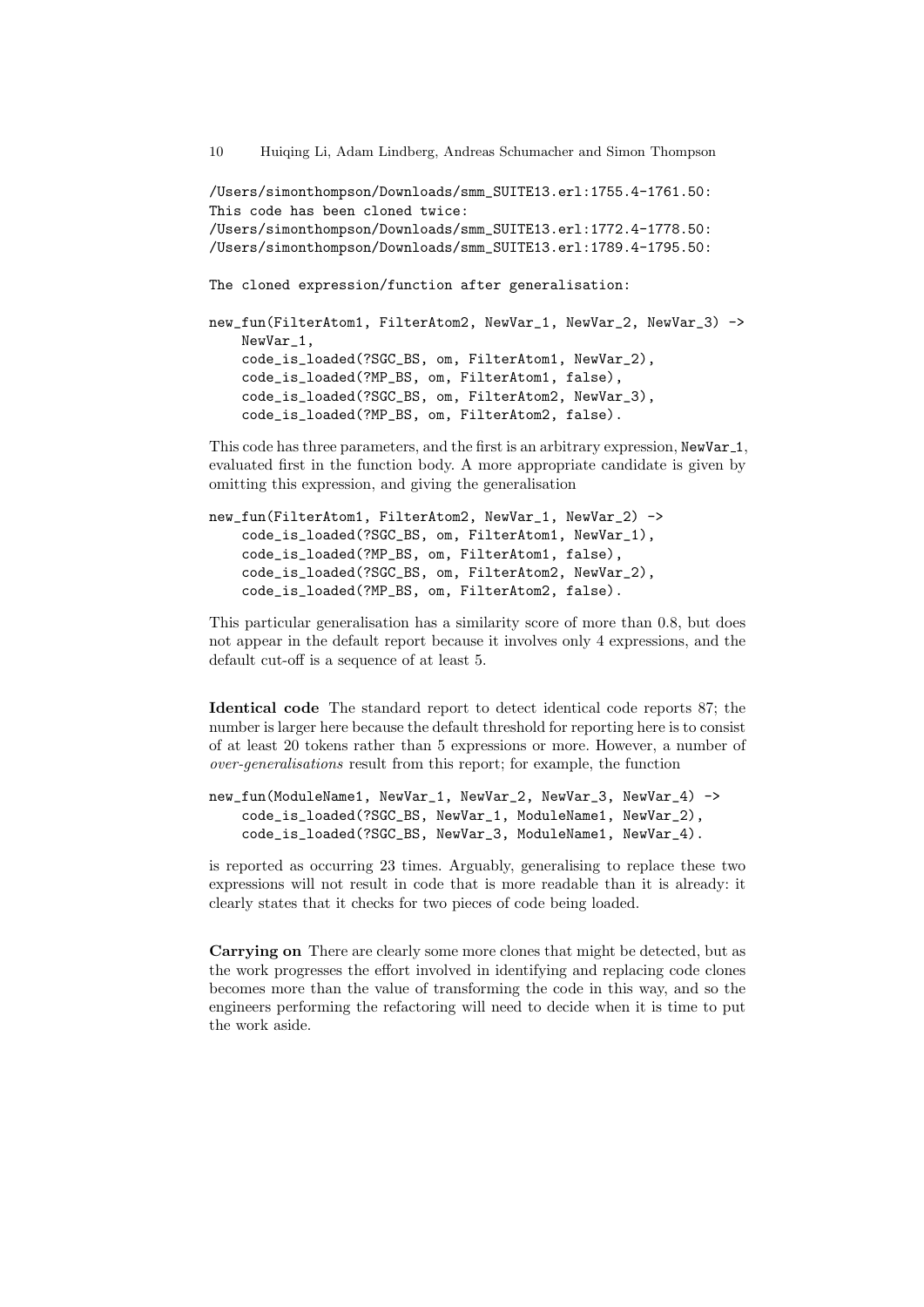#### 4 Lessons learned

This section highlights the lessons learned during the activity reported in the previous section, cross-referring to the steps of that process when appropriate.

Inlining is a useful refactoring There is a clear use case for function *inlining* or unfolding when performing a series of refactorings based on clone elimination [Step 7]. The scenario is one of premature generalisation thus:

- identify common code, and generalise this, introducing a function for this generalisation;
- subsequently identify that there is a further generalisation of the original code, which could benefit from being generalised;
- the problem is that some of the original code disappeared in the first stage of generalisation, and so it needs to be inlined in order to generalise it further.

Of course, it would be possible to keep the intermediate generalisation as well as the final one, but in general that makes for less readable code, requiring the reader to understand two function definitions and interfaces rather than one.

Inlining is also useful to support a limited form of API migration [Step 6].

Bottom-up is better than top-down We looked at ways in which clones might be removed, and two approaches seem appropriate: bottom-up and topdown. In the latter case we would remove the largest clones first, while in the other approach we would look for small clones first, particularly those which are the most common. We decided to use the bottom-up approach for two reasons [Steps 3, 8, 9].

- Using this it is much easier to identify pieces of functionality which can easily be named because they have an identifiable purpose.
- it is also likely that these will not have a huge number of parameters, and in general we look for code which is not over-general.

Finally, there is the argument that  $-$  to a large extent, at least  $-$  it should not matter about the order in which clone removal takes place, since a large clone will remain after small clones are removed, and *vice versa*.

Clone removal cannot be fully automated What we have achieved in this example is clearly *semi-automated*: we have the Wrangler support for identifying candidates for clones but they may well need further analysis and insight from uses to identify what should be done. For example,

– Is there a spurious last action which belongs to the next part of the code, but which just happens to follow the clone when it is used? If so, it should not be included in the clone [Steps 10,11]. This can also apply to actions at the start of the identified code segment.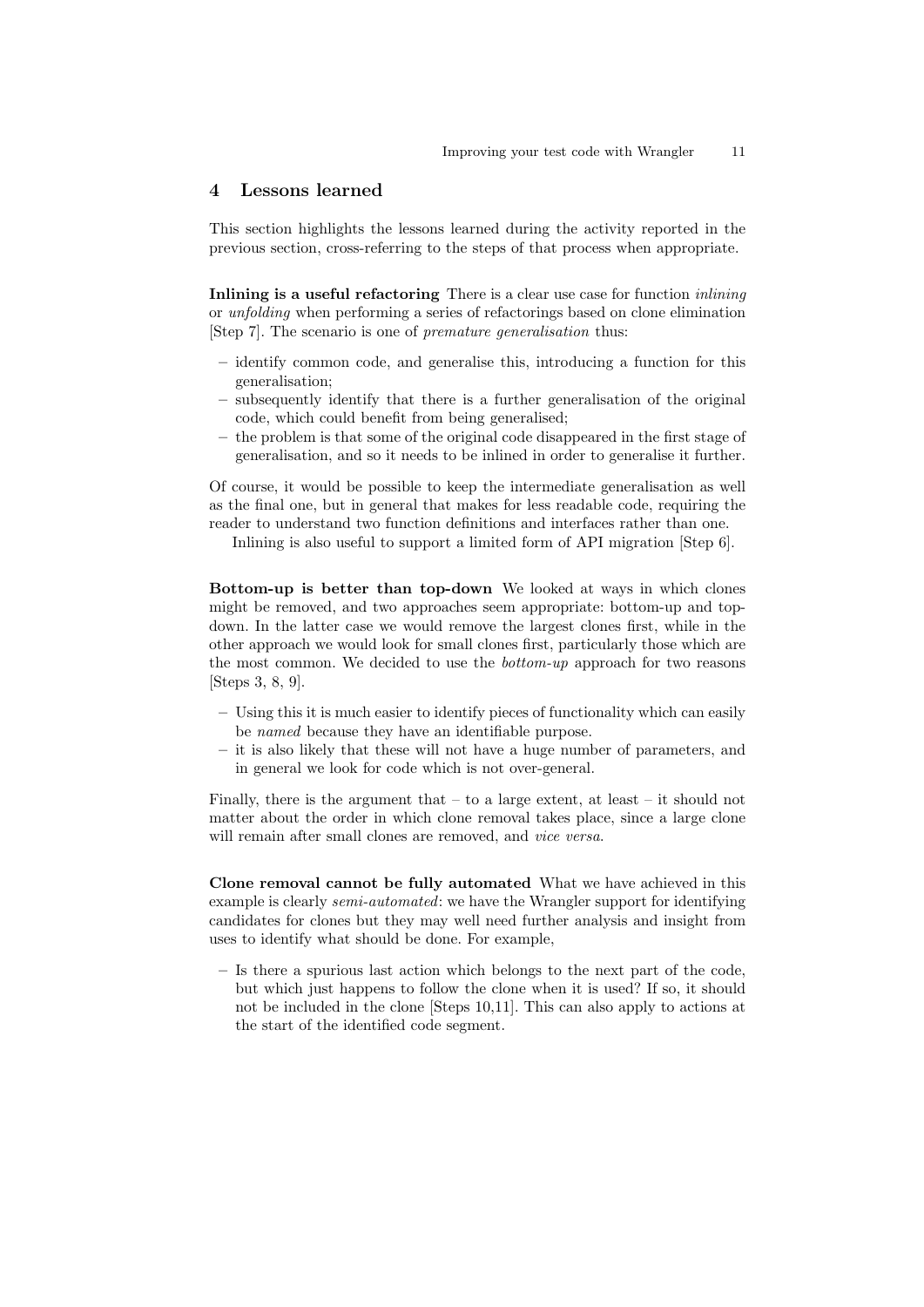- 12 Huiqing Li, Adam Lindberg, Andreas Schumacher and Simon Thompson
	- Another related reason for this might be that this last operation adds another component to the return tuple of an extracted function; we should aim to keep these small.
- We might find that we identify behaviour of interest which occurs close to an identified clone; then use similar expression search to explore further.
- An identified clone may contain two pieces of separate functionality which are used together in many cases, but not in all cases of interest. Because of the thresholding of clone parameters it might be that we only see the larger clone because the smaller one is below the threshold chosen for the similar code report [Steps 3, 8, 9].

Self-documenting code Is it always useful to name values, as in

```
BlahMeaning = \ldots blah_exp \ldots,
FooMeaning = ... foo_exp ...,
Result = f(BlahMeaning, FooMeaning),
```
rather than

Result =  $f(...$  blah\_exp  $...$  ,  $...$  foo\_exp  $...$ )

<span id="page-12-1"></span><span id="page-12-0"></span>as the former case is self documenting in a way that the latter is not. On the other hand, is it the responsibility of the client of an API, here for the function f, to document this API at its calling points? If it is to be documented at a calling point it can be done by choice of variable names, or by suitably placed comments.

<span id="page-12-4"></span><span id="page-12-3"></span><span id="page-12-2"></span>Naming values How should constants best be named in Erlang code. Three options are possible: namely definition by

- <span id="page-12-5"></span>– a macro definition
- a function of arity 0
- <span id="page-12-6"></span>– a local variable

The code at hand does the first and last: the second was added during the refactoring process.

<span id="page-12-8"></span><span id="page-12-7"></span>Another option presents itself: instead of worrying about what is contained in a set of variables, should a record be used instead? This has some advantages, but records have drawbacks in Erlang. Names are not first class, so cannot be passed as parameters or values, which is something that can be used in practice, such as passing a list of field names to the zip/2 function [Step 13].

<span id="page-12-11"></span><span id="page-12-10"></span><span id="page-12-9"></span>Improvements to Wrangler The case study also brought to light a number of improvements that might be made to Wrangler. Inlining was the most important, and is now included in the latest release of the system.

<span id="page-12-12"></span>It was also suggested that a number of options could be added to the Code Inspector: this highlights "bad smells" and other notable code features, such as: